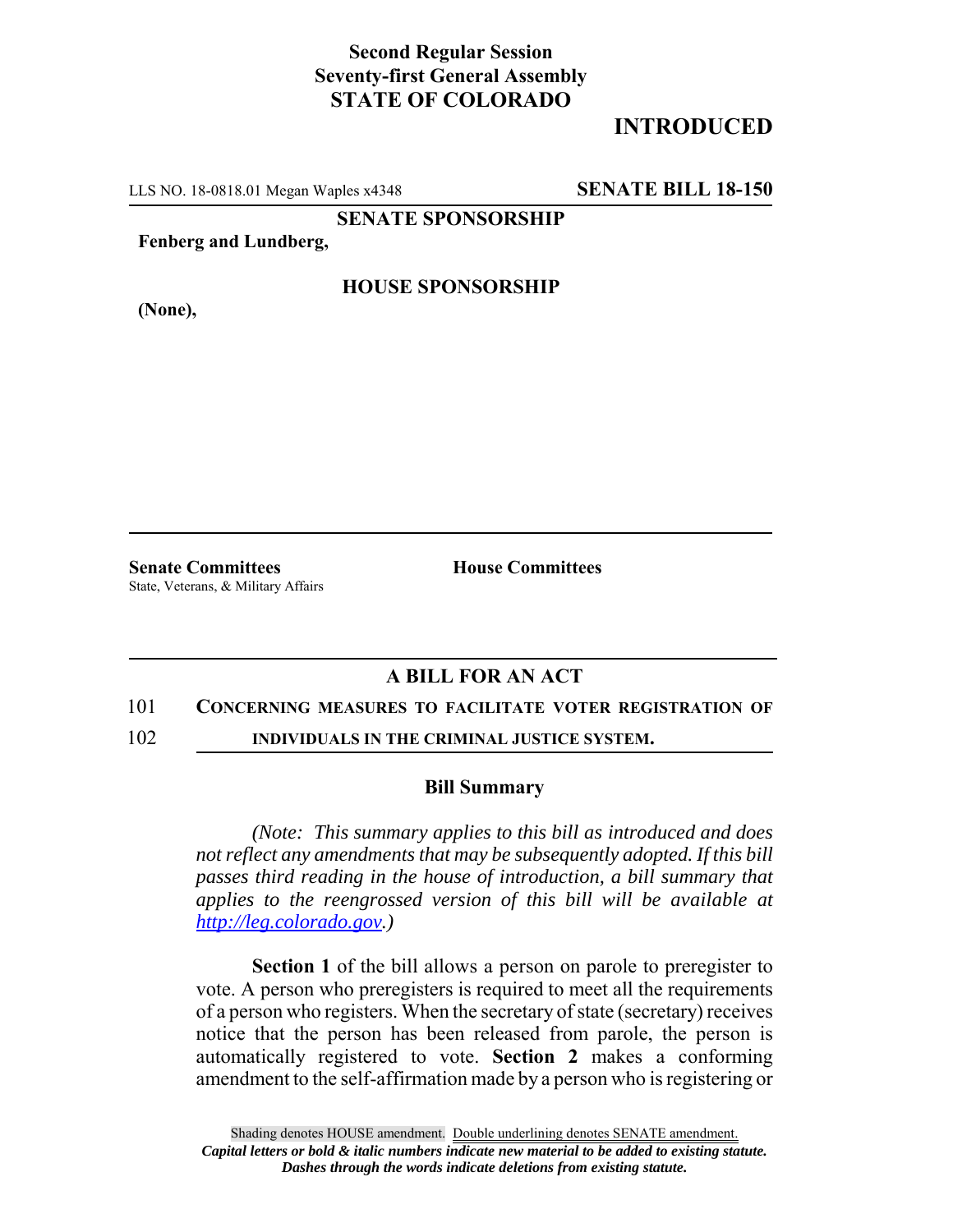preregistering.

**Section 3** requires the division of adult parole (division) to facilitate the voting rights of people being released from parole. The division is required to provide information to individuals on parole about their right to preregister to vote. When a person is being released from parole, the division is required to provide information about the person's right to vote, how the person can register or update their registration, how to obtain and cast a ballot, and how to get voter information materials. The division must send a report of individuals being released from parole to the secretary in order to allow the registration of any individual who has preregistered.

**Section 4** requires a probation officer to provide information to an individual on probation about the person's right to vote, how the person can register or update their registration, how to obtain and cast a ballot, and how to get voter information materials.

1 *Be it enacted by the General Assembly of the State of Colorado:*

- 2 **SECTION 1.** In Colorado Revised Statutes, 1-2-101, **add** (3) as
- 3 follows:

 **1-2-101. Qualifications for registration - preregistration.** (3) (a) NOTWITHSTANDING SECTION 1-2-103 (4), A PERSON WHO IS OTHERWISE QUALIFIED TO REGISTER AND IS ON PAROLE MAY PREREGISTER AND UPDATE HIS OR HER PREREGISTERED INFORMATION IN THE MANNER 8 PRESCRIBED BY THE SECRETARY OF STATE.

 (b) WHEN THE SECRETARY OF STATE RECEIVES NOTIFICATION UNDER SECTION 17-2-102 (14)(d) THAT AN INDIVIDUAL WHO IS PREREGISTERED UNDER SUBSECTION (3)(a) OF THIS SECTION HAS BEEN RELEASED FROM PAROLE, THE INDIVIDUAL SHALL BE AUTOMATICALLY REGISTERED TO VOTE.

- 14 (c) THE REGISTRATION REQUIREMENTS OF SECTION 1-2-201 APPLY 15 TO A PERSON PREREGISTERING TO VOTE UNDER THIS SUBSECTION (3).
- 16 **SECTION 2.** In Colorado Revised Statutes, 1-2-205, **amend** (2) 17 as follows: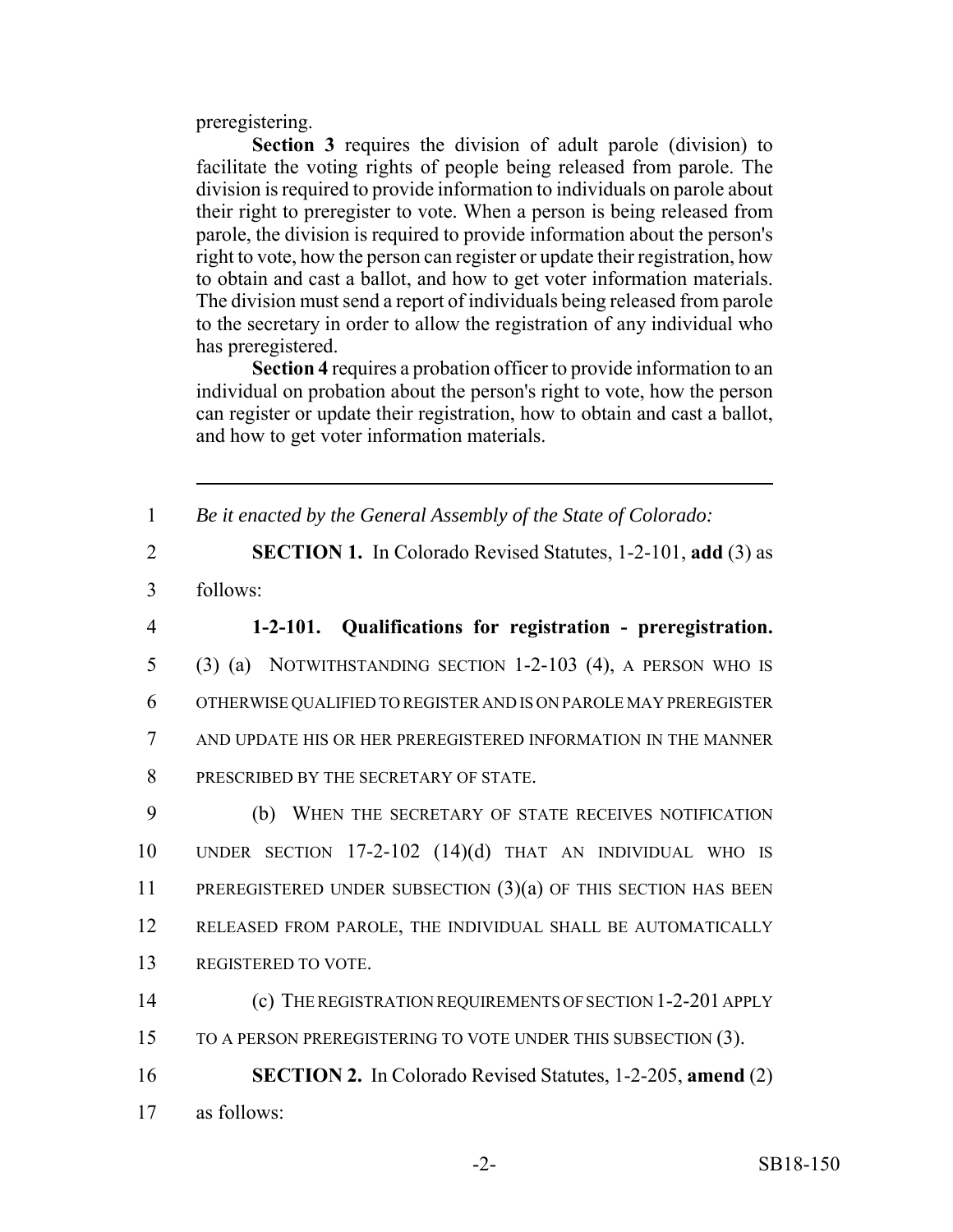**1-2-205. Self-affirmation made by elector.** (2) Each elector 2 making application for registration OR PREREGISTRATION shall make the following self-affirmation: "I, ...., affirm that I am a citizen of the United States; I have been a resident of the state of Colorado for at least twenty-two days immediately prior to an election in which I intend to vote; and I am at least sixteen years old and understand that I must be eighteen years old to be eligible to vote. I further affirm that my present address as stated herein is my sole legal place of residence, that I claim no other place as my legal residence, and that I understand that I am committing a felony if I knowingly give false information regarding my place of present residence. I certify under penalty of perjury that I meet 12 the registration OR PREREGISTRATION qualifications OF THIS STATE; that the information I have provided on this application is true to the best of my knowledge and belief; and that I have not, nor will I, cast more than one ballot in any election.". **SECTION 3.** In Colorado Revised Statutes, 17-2-102, **add** (14) as follows: **17-2-102. Division of adult parole - general powers, duties, and functions - definition - repeal.** (14) (a) THE DIVISION OF ADULT PAROLE

 SHALL, TO THE EXTENT PRACTICABLE, FACILITATE THE VOTING RIGHTS OF INDIVIDUALS BEING RELEASED FROM PAROLE.

22 (b) THE COMMUNITY PAROLE OFFICER ASSIGNED TO AN INDIVIDUAL ON PAROLE SHALL PROVIDE, AT THE INITIAL MEETING WITH THE INDIVIDUAL, INFORMATION REGARDING HOW HE OR SHE MAY PREREGISTER 25 TO VOTE UNDER SECTION 1-2-101 (3).

26 (c) PRIOR TO AN INDIVIDUAL BEING RELEASED FROM PAROLE, THE COMMUNITY PAROLE OFFICER RELEASING THE INDIVIDUAL SHALL PROVIDE,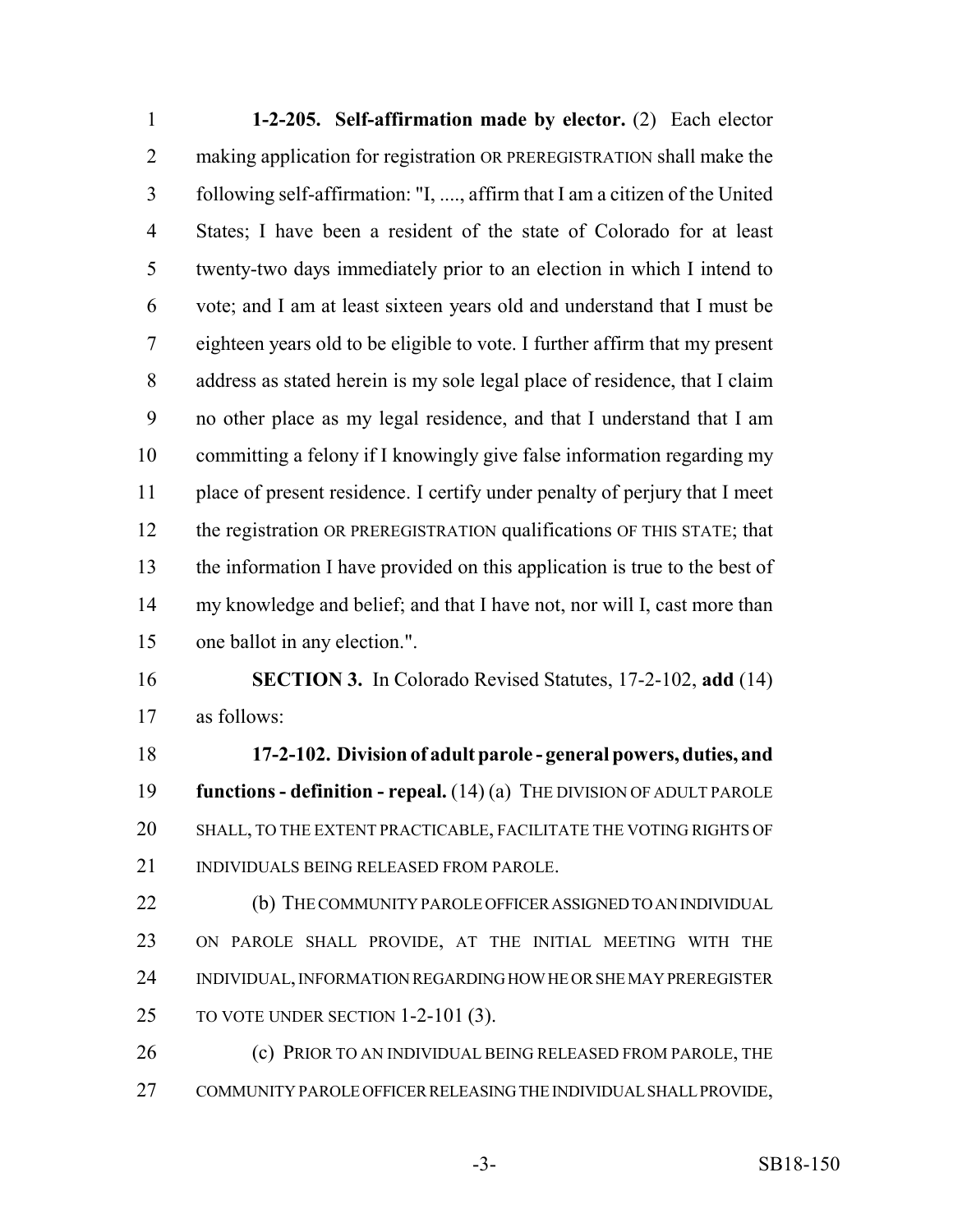AT THE LAST MEETING THE OFFICER HAS WITH HIM OR HER, INFORMATION

REGARDING:

(I) THE INDIVIDUAL'S VOTING RIGHTS;

 (II) HOW THE INDIVIDUAL MAY REGISTER TO VOTE OR UPDATE OR CONFIRM HIS OR HER VOTER REGISTRATION RECORD;

(III) HOW TO OBTAIN AND CAST A BALLOT; AND

(IV) HOW TO OBTAIN VOTER INFORMATION MATERIALS.

8 (d) THE DIVISION OF ADULT PAROLE SHALL PROVIDE TO THE SECRETARY OF STATE ON A REGULAR BASIS A REPORT OF ALL INDIVIDUALS RELEASED FROM PAROLE SINCE THE DATE OF THE PREVIOUS REPORT. THE REPORT MUST INCLUDE ALL INFORMATION NECESSARY TO IDENTIFY AND REGISTER ANY INDIVIDUALS WHO HAVE PREREGISTERED UNDER SECTION  $1-2-101(3)$ .

 **SECTION 4.** In Colorado Revised Statutes, 16-11-209, **add** (5) as follows:

 **16-11-209. Duties of probation officers.** (5) A PROBATION OFFICER ASSIGNED TO AN INDIVIDUAL ON PROBATION SHALL PROVIDE INFORMATION TO THAT INDIVIDUAL REGARDING:

(a) THE INDIVIDUAL'S VOTING RIGHTS;

(b) HOW THE INDIVIDUAL MAY REGISTER TO VOTE OR UPDATE OR

CONFIRM HIS OR HER VOTER REGISTRATION RECORD;

**(c) HOW TO OBTAIN AND CAST A BALLOT; AND** 

**(d) HOW TO OBTAIN VOTER INFORMATION MATERIALS.** 

 **SECTION 5. Act subject to petition - effective date.** This act takes effect April 1, 2019; except that, if a referendum petition is filed 26 pursuant to section 1 (3) of article V of the state constitution against this act or an item, section, or part of this act within the ninety-day period